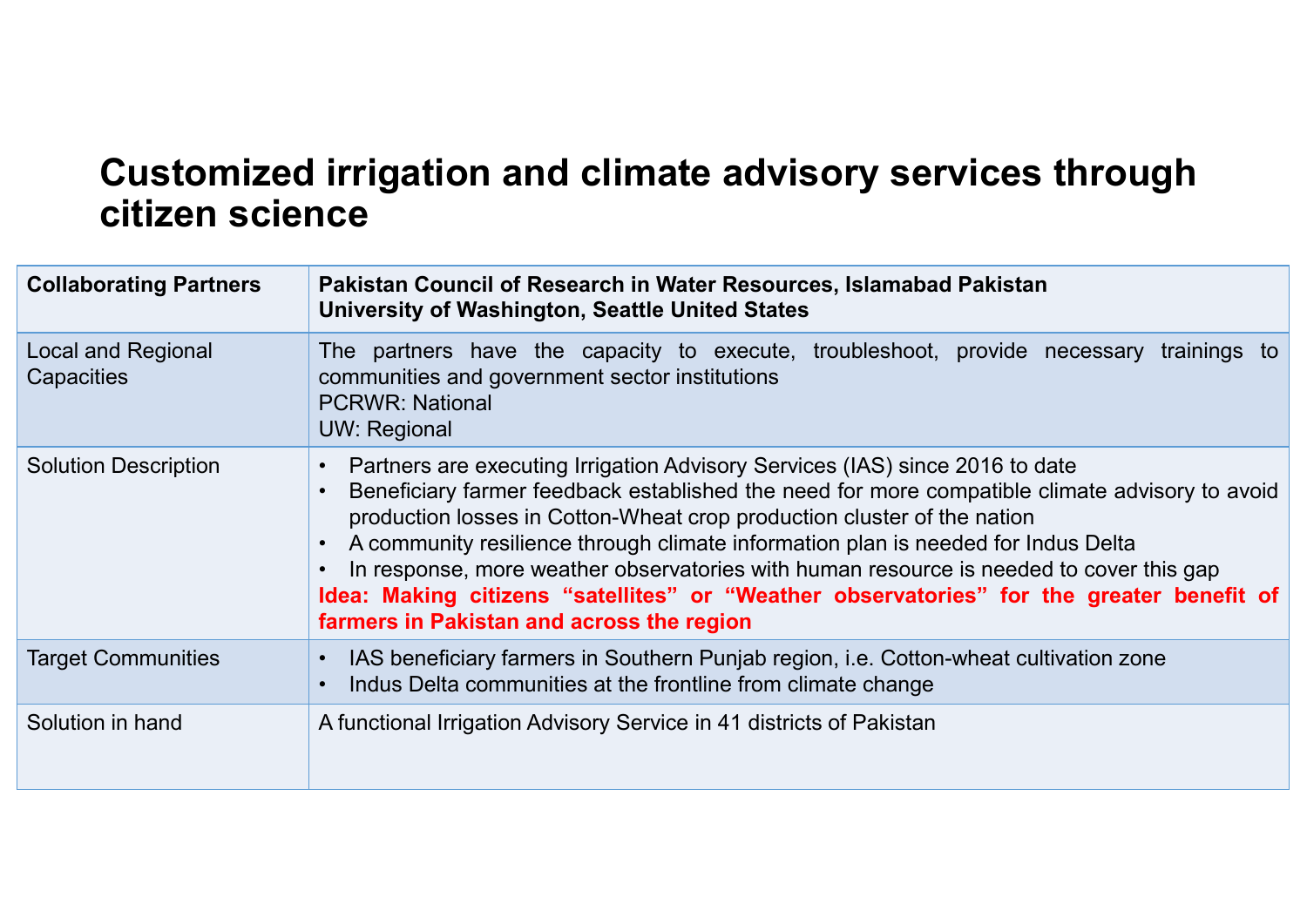### The Process of Evolution: IAS to ICAS

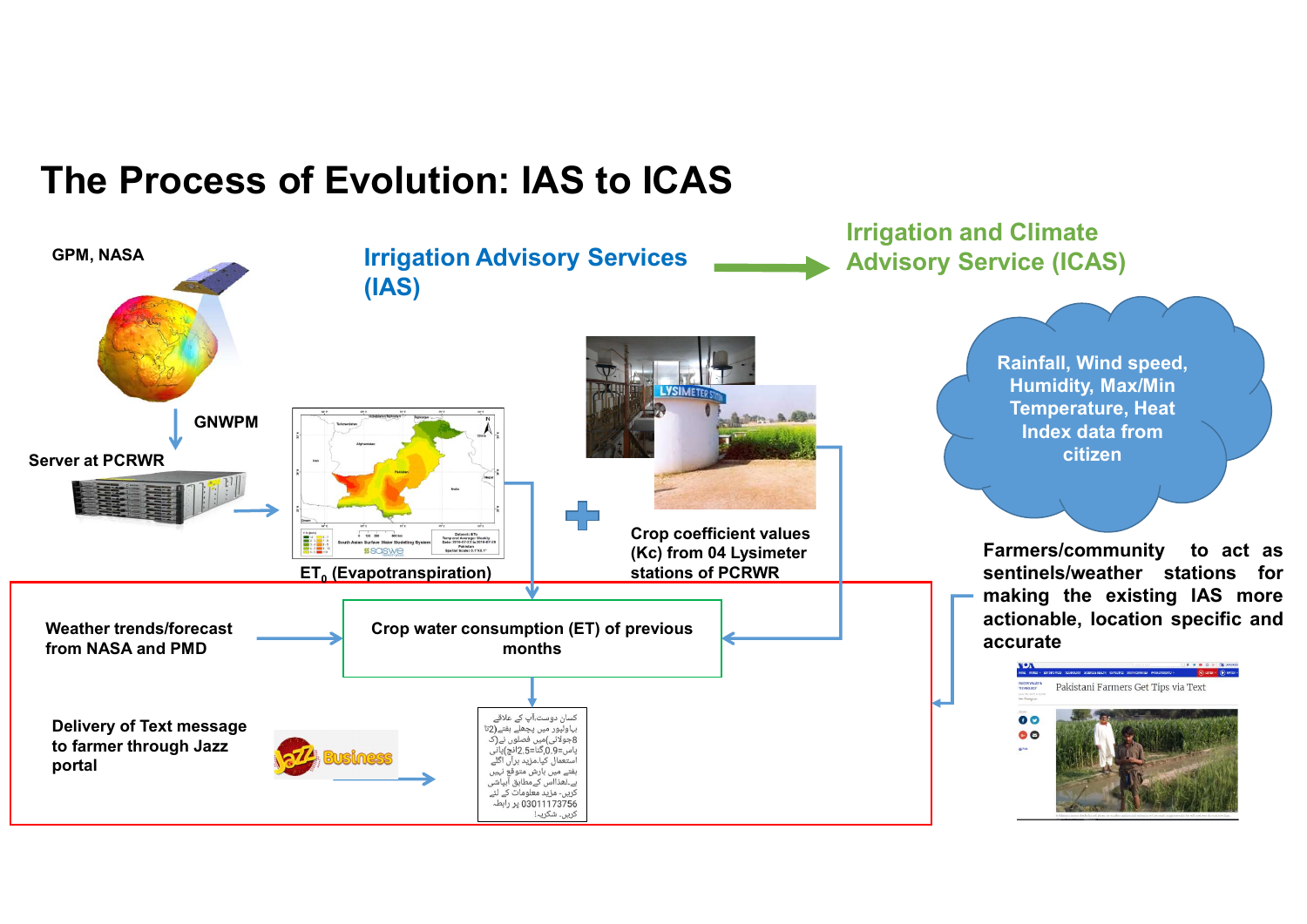### The Deployment Process of ICAS

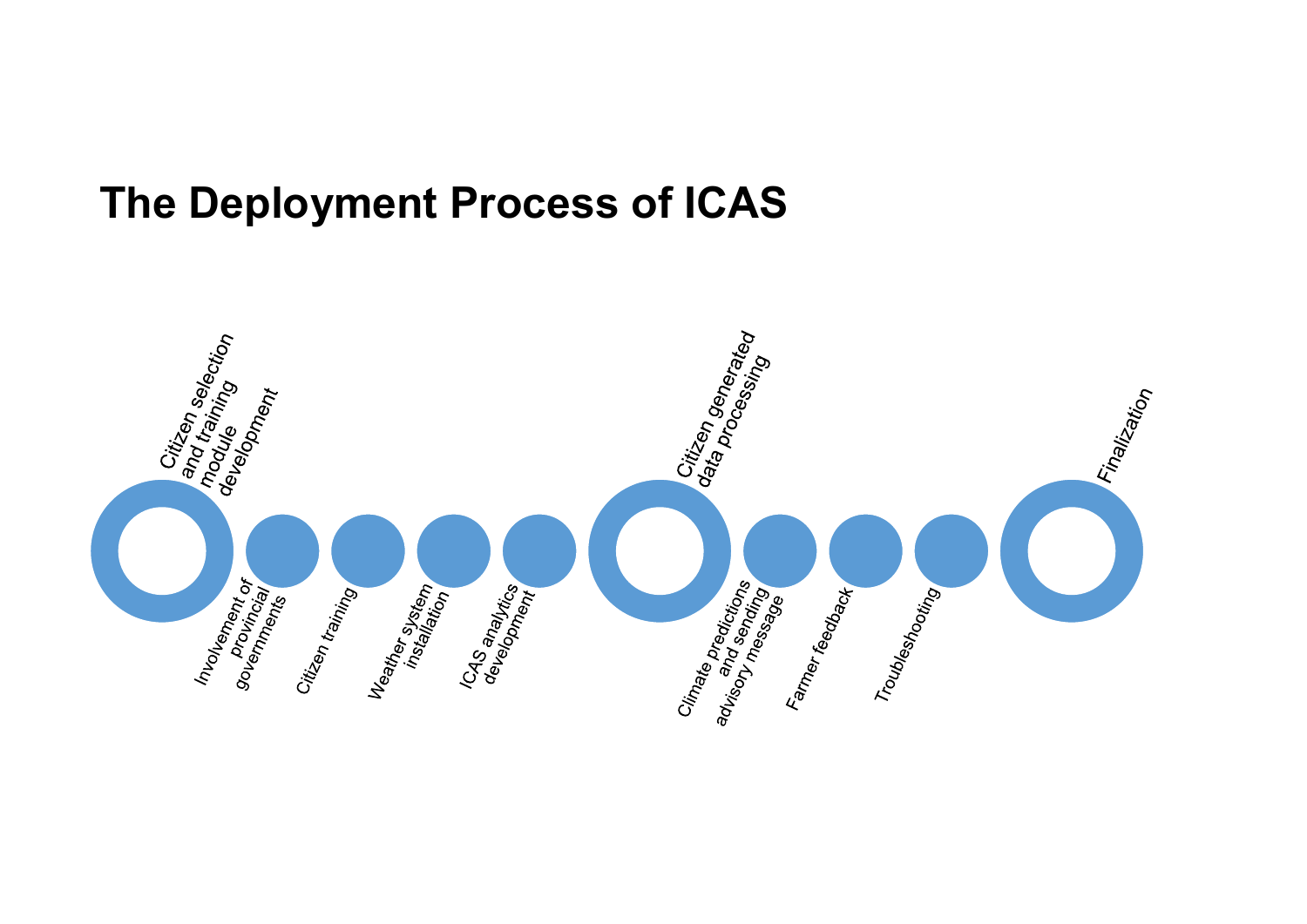# Irrigation Advisory Service (IAS) in its present form **Irrigation Advisory Service (IAS) in its present fo**<br>• Has the potential to be extended to whole<br>• Beneficiary farmers database development<br>• Seneficiary farmers database development<br>• Seneficiary farmers database develop **Irrigation Advisory Service (IAS) in its prese**<br>
• Has the potential to be extended to whole<br>
country.<br>
• Beneficiary farmers database development<br>
is in process.<br>
• Beneficiary farmer from On Farm Water<br>
Management Depar

- country.
- 
- **Trigation Advisory Service (I**<br>Has the potential to be extended to whole<br>country.<br>Beneficiary farmers database development<br>is in process.<br>Beneficiary farmer from On Farm Water<br>Management Departments are being<br>included. included.
- included.
- Beneficiary farmers database development<br>
is in process.<br>
Beneficiary farmer from On Farm Water<br>
Management Departments are being<br>
included.<br>
Farmers engaged in other related<br>
development projects are also being<br>
included. Beneficiary farmer from On Farm Water<br>
included.<br>
Included.<br>
Farmers engaged in other related<br>
information acordination according<br>
included.<br>
Corp Coefficient (Kc) values of 12 crops<br>
including 5 major crops (rice, wheat,<br>
- 
- 

Irrigation Advisory Service (IAS) in its present fo<br>
• Has the potential to be extended to whole<br>
• Beneficiary farmers database development<br>
• Beneficiary farmer from On Farm Water<br>
• Beneficiary farmer from On Farm Water **Tigation Advisory Service (IAS) in its present fo**<br>
Has the potential to be extended to whole<br>
country.<br>
Beneficiary farmers database development<br>
is in process.<br>
Beneficiary farmer from On Farm Water<br>
Management Departm Irrigation Advisory Service (IAS) in its present for this the potential to be extended to whole<br>
• Has the potential to be extended to whole<br>
• Beneficiary farmers database development<br>
• Beneficiary farmer from On Farm Wa **Tigation Advisory Service (IAS) in its present fo**<br>
Has the potential to be extended to whole<br>
country.<br>
Beneficiary farmers database development<br>
is in process.<br>
Seneficiary farmer from On Farm Water<br>
Management Departm • Has the potential to be extended to whole<br>
country.<br>
• Beneficiary farmers database development<br>
• Beneficiary farmers database development<br>
• Beneficiary farmer from On Farm Water<br>
• Corp Coefficient Departments are bei Has the potential to be extended to whole<br>
country.<br>
Beneficiary farmers database development<br>
is in process.<br>
Beneficiary farmer from On Farm Water<br>
included.<br>
Management Departments are being<br>
included.<br>
Farmers engaged Has the potential to be extended to whole<br>
country.<br>
Beneficiary farmers database development<br>
is in process.<br>
Summers from On Farm Water<br>
Management Departments are being<br>
Moreover, rainfall is not ext<br>
included.<br>
Farmers For the information and the sixtended on density farmers and receive their feedback<br>
that is a process.<br>
• Customized and banan a 3.5 inches, other and banan a 3.5 inches) water.<br>
• Customized and banan a state informatio Dear Farmer, in your district Hyderabad last week (2-8 July) crops have consumed (sugarcane  $=2.4$  inches, cotton  $= 1.1$  inches and banana  $= 3.5$  inches) water. Moreover, rainfall is not expected next week. Therefore, plan the irrigation accordingly. For more information, please contact: 03011173756. Thank you.

From Sin process.<br>
• Beneficiary farmer from On Farm Water<br>
• Management Departments are being<br>
included.<br>
• Farmers engaged in other related<br>
• Farmers engaged in other related<br>
• Farmers engaged in other related<br>
• Farm The IAS weekly message is customized to district scale, and crops being grown in the region. Farmer feedback is highly valued; received and recorded through a shared number. Farmer is provided the information on "When to irrigate or how much to irrigated" in terms of inches. A voluntary weather forecast is also included.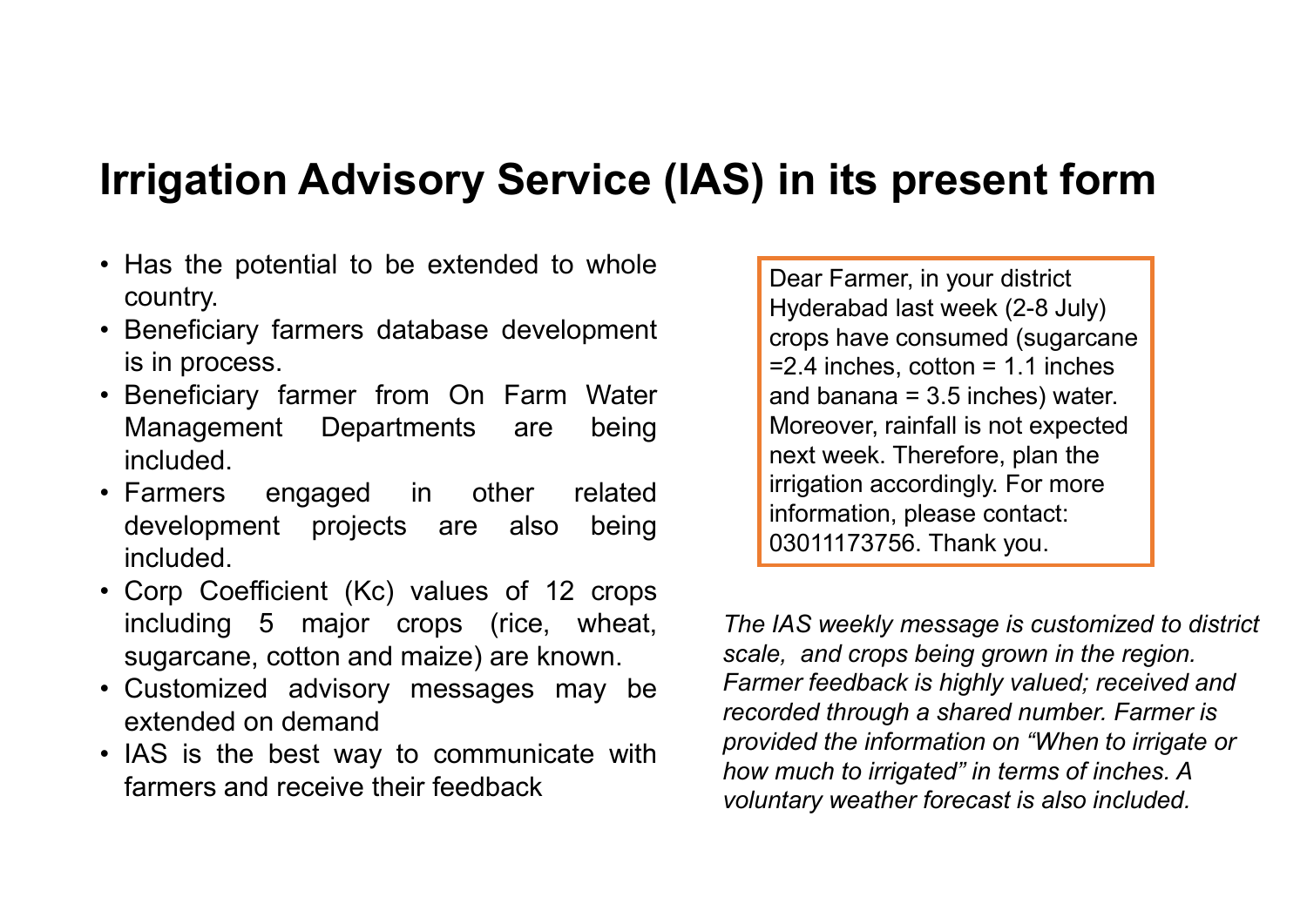### What Incentive ICAS would offer

- What Incentive ICAS would offer<br>• Prevention of crop yield loss to individual farmers and in large perspective<br>• Climate education and community participation in early warning the national losses
- 
- What Incentive ICAS would offer<br>• Prevention of crop yield loss to individual farmers and in large perspective<br>the national losses<br>• Climate education and community participation in early warning<br>• People to people relatio What Incentive ICAS would offer<br>• Prevention of crop yield loss to individual farmers and in large perspective<br>the national losses<br>• Climate education and community participation in early warning<br>• People to people relatio irrigation canals with communities surviving in Indus Delta **What Incentive ICAS would offer**<br>• Prevention of crop yield loss to individual farmers and in large perspective<br>the national losses<br>• Climate education and community participation in early warning<br>• People to people relat • Prevention of crop yield loss to individual farmers and in large perspective<br>the national losses<br>• Climate education and community participation in early warning<br>• People to people relationship for planet; Farmers presen
- larger number of communities
- (Expanded to India and Bangladesh)